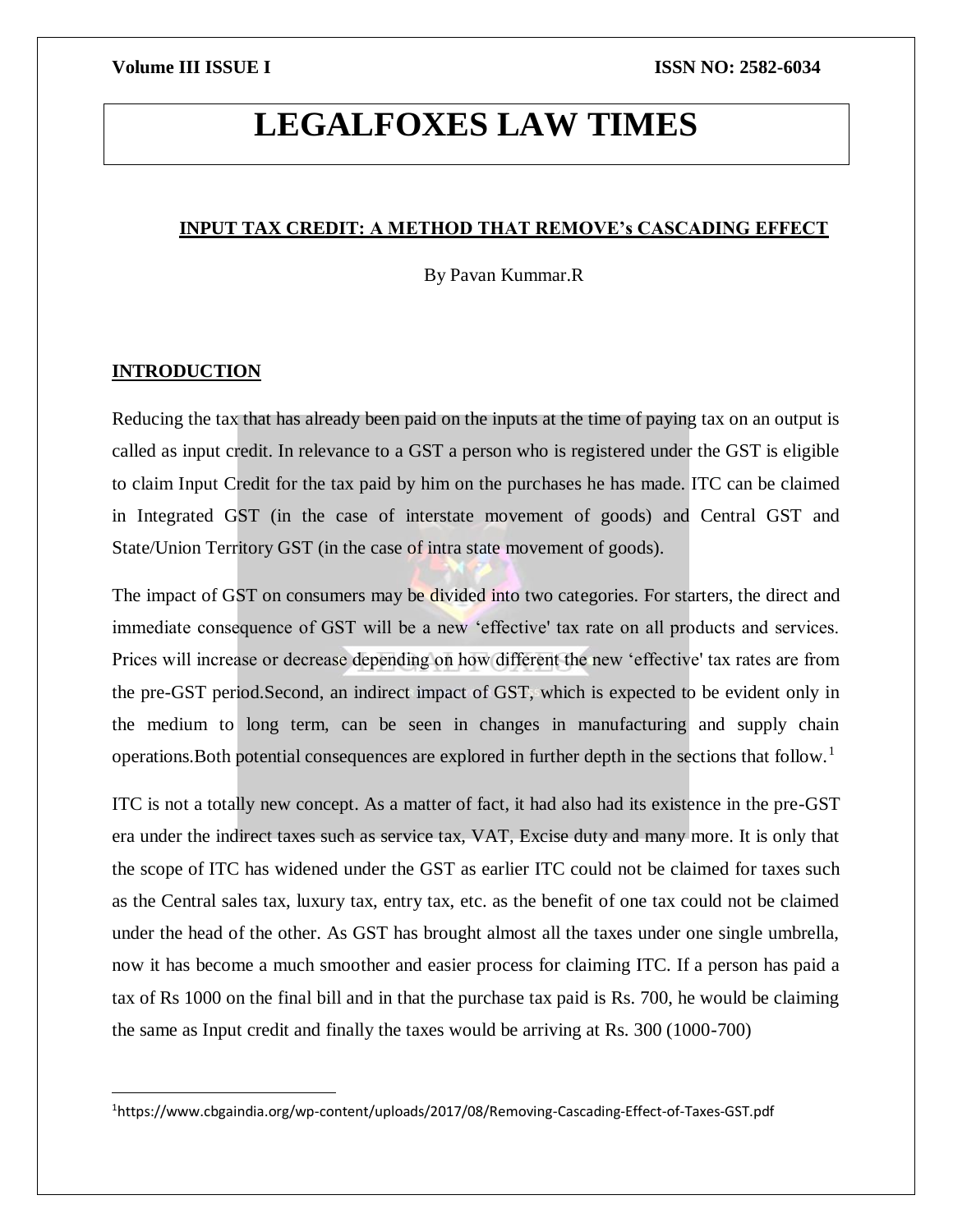#### *Conditions necessary for obtaining ITC.*

Other than a person, who is paying taxes under the composition scheme, all other registered persons can claim ITC. If the person ceases paying taxes under the composition scheme, then even he is also entitled to take credit of the Input tax. Apart from the fact that the suppliers need to be registered under the GST, there are also certain conditions as stated below, that needs to be satisfied for claiming of ITC on the purchase:

- 1. there should be a tax invoice in the event of a purchase, or a debit note that has been issued by a registered dealer.
- 2. The goods or the services should be received by the receiver.
- 3. The taxes that have been charged on the purchases made has been deposited to the government by the supplier by way of cash or by claiming of input credit.
- 4. The supplier must have filed the GST returns.

The ITC mechanism is sometimes termed as the backbone of GST and it is also one of the main and important reasons that led to the introduction of the GST. As GST is a single tax and levied across the country from the beginning stage of manufacture till it reaches the end customer, it creates an unbroken chain and as such it benefits everyone in the loop. Initially before GST, there were several forms of indirect taxes and as such it was not possible to claim ITC of one form of tax against another. By the introduction of GST, as there would only be a single indirect tax levied, the process of claiming ITC has become much simpler.

### *Claiming Input Tax Credit.*

Input Tax Credit must be claimed while submitting GSTR-3B for the applicable period (For example- if return is filed for May 21, then the relevant period will be 01 May 2021 to 31 May 2021). The amount of input tax credit acquired from inward supplies made during the relevant period must be declared by the taxpayer.It is important to note that just the amount of ITC may be stated in the GST return, not the quantity of purchases.

Conditions: To claim the Input Tax Credit, the following requirements must be met:

1. He has the Tax Invoice or Debit Note for which the ITC has been claimed.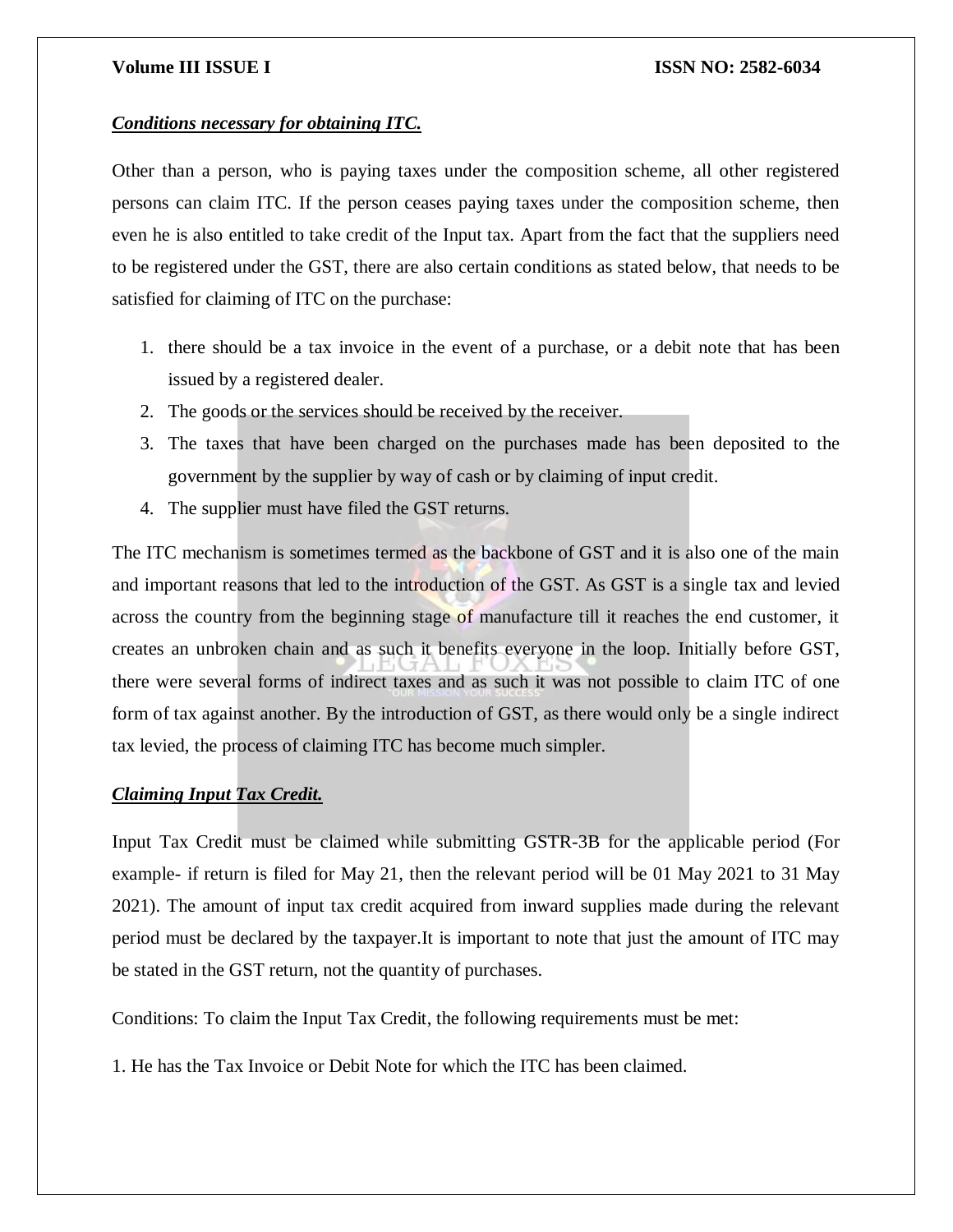2. He has received the goods or services described in the invoice or debit note.

3. The tax charged in such invoice has been paid to the government by the provider, either in cash or through the use of Input Tax Credit.

4. The supplier has included such an invoice in the GST return, GSTR-1, and the invoice is reflected in the GSTR 2A of the taxable person claiming the ITC (Condition added in the Budget of 2021)

5. He has submitted the necessary return.

#### *Time Limit*

ITC can be claimed in the event all necessary conditions are followed and in the event of invoices not being paid within a period of 180 days, then the ITC would be reversed on pro rata basis, which has to be added to output liability along with interest. But this rule does not apply in the event when the recipient is liable to pay tax on reverse charge basis.

There are several judgments in relation to ITC, but the ruling of the AAR Maharashtra which has ruled against the ITC for the gold schemes offered by companies to its customers towards encouraging them to meet their business target and as well as the ruling of the Delhi High Court that the time limit for the collection of transitional credit or ITC is a directive and not mandatory are landmark ones.

It is crucial to remember that the time restriction refers to the due date of the return in September, not the date of filing. If a taxable person possesses a Purchase Invoice dated 23/05/2020, the ITC for such invoice can be claimed before the due date for submitting the GST return for the month of September 2021 or the date of filing the annual return, whichever is later.

# *Registered taxable person has claimed depreciation on the tax component of capital goods under provisions of Income Tax Act, 1961*

When a final product is made, the Capital goods are not consumed within the same year of production and hence, they cannot be entirely deducted as business expenses in the year of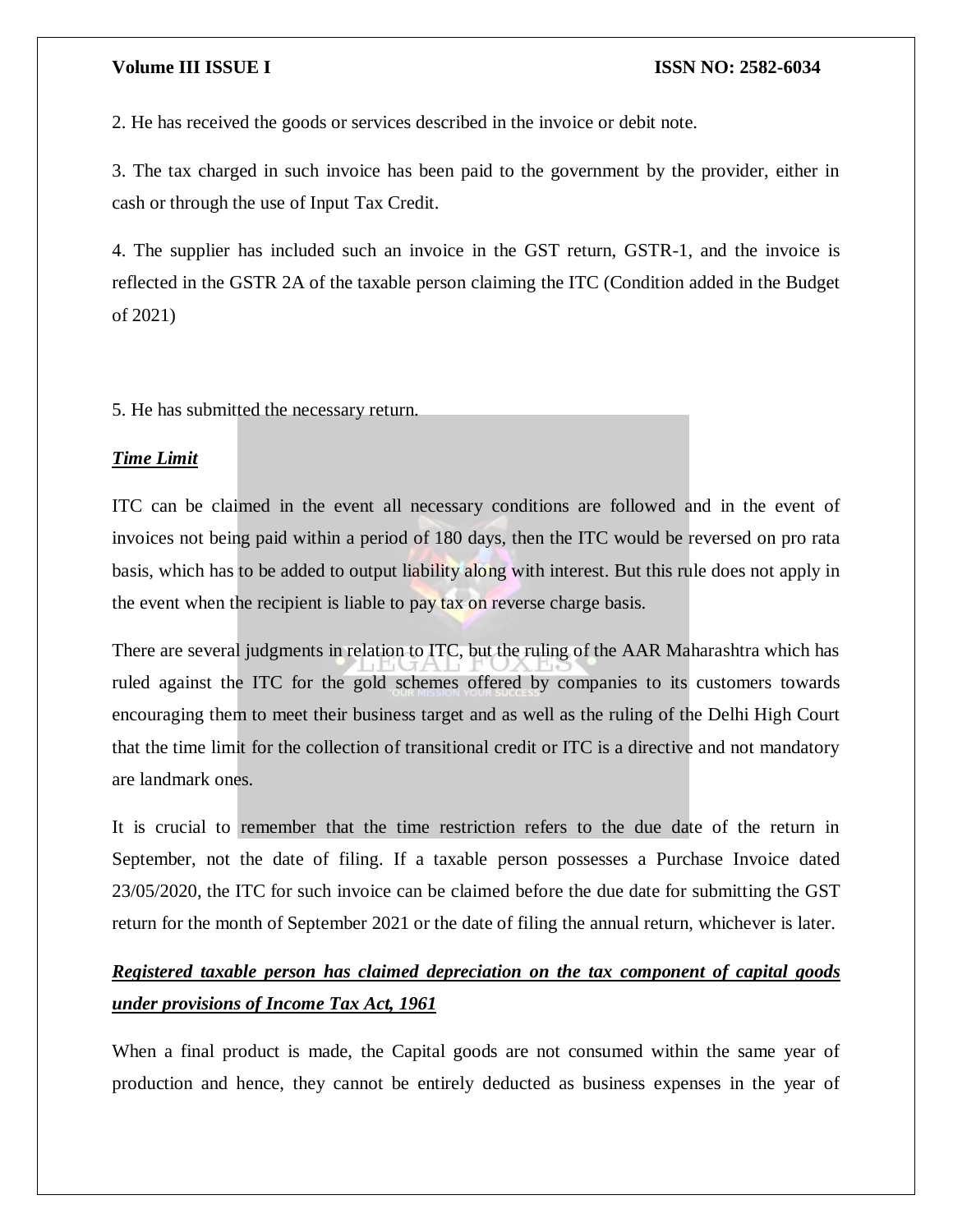purchase. As they are depreciated over the time during their life, the same is recognized as a part of the cost as depreciation or depletion. As the same is purchased and GST is already made on the purchase, later ITC can be claimed on the GST paid on that purchase. In the event of claiming depreciation on the GST paid while purchasing a product as an asset, input tax credit cannot be claimed.

According to section 16 (3) of the CGST Act, if the registered taxable person has already claimed depreciation on the tax component of the value of capital goods, ITC on the said tax component shall be allowed. Let us consider scenario wherein a person has purchased capital goods worth 10 lakh rupees. He has also paid a GST of 2 lakh rupees on the same. Now depreciation cannot be claimed on the entire 10+2, i.e. 12 lakh rupees. Depreciation can be claimed only for the sum purchased, i.e. Rs. 10 lakhs only and hence, ITC will be available only for the sum of Rs. 10 lakhs and the person should claim depreciation on income tax only for that amount. Hence, ITC will not be allowed if depreciation has already been claimed on tax components of capital goods. A person can either choose to take Input tax credit of GST on capital goods or claim depreciation on tax component.

GST implementation has brought out several positive changes in the field of taxation. It is notable that it has benefitted each and every person in the chain from the beginning till the end. Factors such as ITC has reduced a lot of burden on the persons claiming it and has also resulted in a fair concept which was not possible as earlier the same could not be claimed due to taxes under several heads. But even then, some people are trying to claim benefits unlawfully and this trend has to end as it should not create a trend and result in unwanted effect.

#### **EPILOGUE**

GST is being billed as one of the most significant tax reforms in independent India, and there are many grounds to believe it will have far-reaching implications.Lower effective tax rates on a wide range of commodities, the Input Tax Credit, and supply-chain improvements are all expected to lower prices. Increased effective tax rates for services and increased compliance costs, on the other hand, have the potential to raise pricing, particularly for small and mediumsized businesses.The existence of variables on opposing sides makes forecasting the price level in the near future challenging. While it is tempting to draw comparisons with other nations that